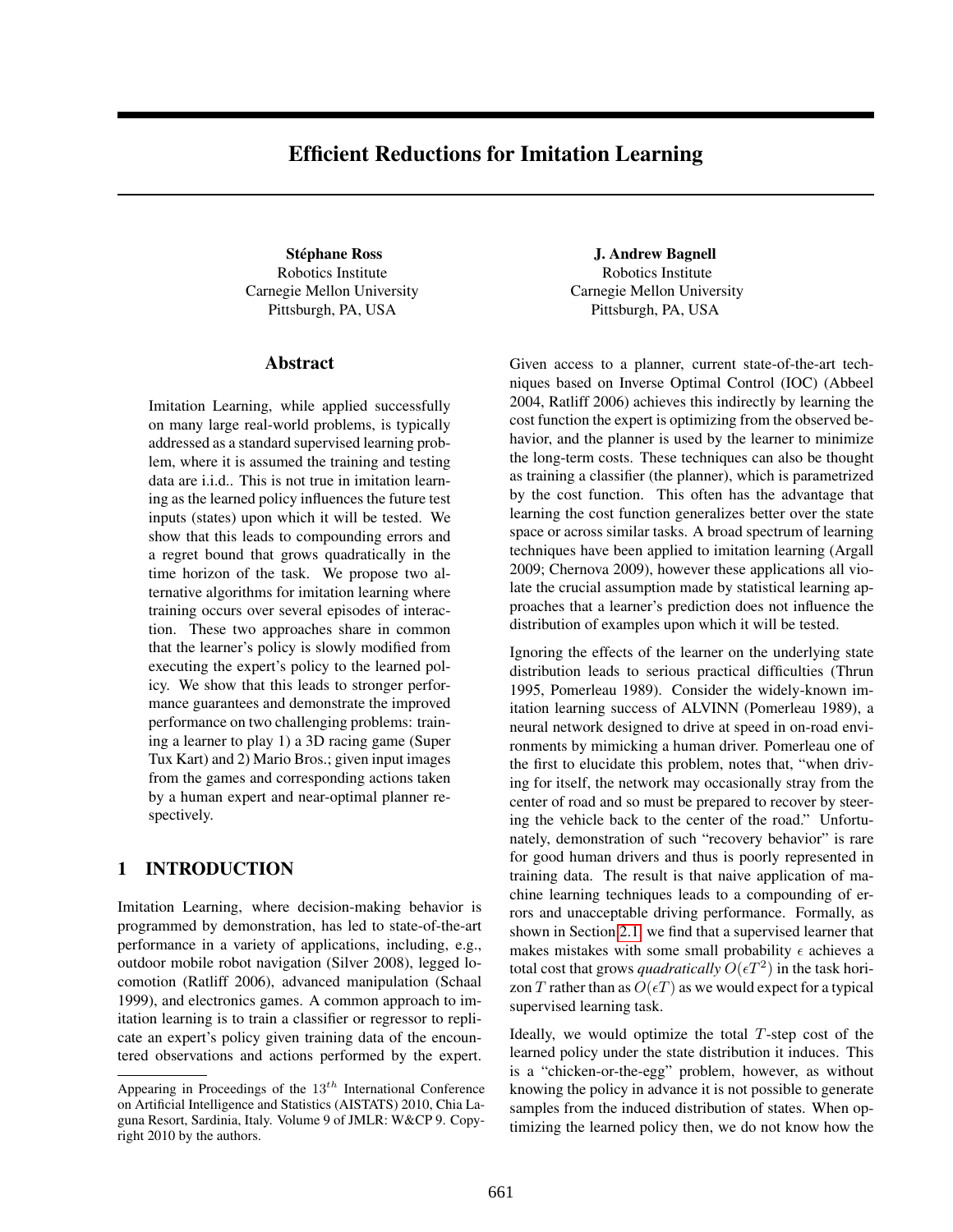state distribution will be affected, so that the learners are nearly always too optimistic about their own performance. This problem is commonly encountered by policy iteration approaches to reinforcement learning. One approach that has proven useful is to change the current policy slowly when doing the improvement step, so that the new policy's state distribution is close to the old policy (Kakade 2002). In this work, we demonstrate that such an approach leads to better performance in imitation learning. Intuitively, the idea is to start from a policy that always queries and executes the expert's (that the learner is attempting to mimic) action, and slowly replace it with the learned policy. This allows the learner to retrain under the new state distribution as the policy changes. Such approaches require a slightly more interactive setting than traditional imitation learning, where the learner is allowed to interact with the system and can query the expert at any given state. We will assume such a setting throughout the paper. Such interactivity is possible in many real-world imitation learning problem, e.g. any teleoperated robot can fall under this setting.

After introducing notation, we begin by analyzing the traditional supervised approach to imitation learning. Our analyses throughout are reduction-based (Beygelzimer 2005) where we relate the performance of the harder imitation learning problem to a series of derived, simpler classification or optimization tasks. We present a simple, sequential algorithm that trains a non-stationary policy by iterating over time steps and demonstrate that this method achieves better performance bounds. While providing motivation and intuition for more practical algorithms, this approach is naturally limited to finite task horizons. We then draw upon connections to the Conservative Policy Iteration (CPI) (Kakade 2002) (reinforcement learning) and SEARN (Daume 2009) (structured prediction) approaches that extend to arbitrary/infinite horizons as they generate a stationary policy. While these methods are impractical for our imitation learning domain, we present the *Stochastic Mixing Iterative Learning* (SMILe) algorithm, a simple, iterative approach which provides the benefits of SEARN with substantially simpler implementation and less demanding interaction with an expert. We demonstrate experimentally the improved performance of SMILE on two challenging tasks: 1) learning how to steer a car in a 3D racing game and 2) learning how to play Mario Bros.; given only input images and corresponding actions taken by a human expert and near-optimal planner respectively.

## 2 PRELIMINARIES

We begin by introducing notation familiar from the sequential decision-making literature (Putterman 1994). Let  $\pi^*$  be the expert's policy we wish to mimic, assumed to be deterministic and  $\pi_s$  be the distribution over actions of a policy  $\pi$  in state s. We let T refer to the task horizon. Define  $C(s, a)$  in [0, 1] to be the immediate cost of doing action a in state s for the task we are interested in. Correspondingly,  $C_{\pi}(s) = \mathbb{E}_{a \sim \pi_s}(C(s, a))$  is the expected immediate cost of performing policy  $\pi$  in state s. For imitation learning we are most concerned with  $e(s, a) = I(a \neq \pi^*(s)),$ the 0-1 loss of executing action  $a$  in state  $s$ , compared to the expert's policy  $\pi^*$ . We allow  $e_{\pi}(s) = \mathbb{E}_{a \sim \pi_s}(e(s, a))$ to denote the expected 0-1 loss of policy  $\pi$  in state s. As the relative weighting of state distributions are crucial we denote by  $d^i_\pi$  the state distribution at time step i if we followed policy  $\pi$  from the initial time step. The distribution  $d_{\pi} = \frac{1}{T} \sum_{i=1}^{T} d_{\pi}^{i}$  encodes the state visitation frequency over T time steps if we followed policy  $\pi$ . We denote by  $J(\pi) = T \mathbb{E}_{s \sim d_{\pi}}(C_{\pi}(s))$  the expected T-step cost (under C) of executing policy  $\pi$ . Finally, we will be interested in bounding the regret (in T step cost) of a policy  $\pi$  with respect to the best policy in a particular policy class  $\Pi$ , which is defined as  $\mathcal{R}_{\Pi}(\pi) = J(\pi) - \min_{\pi' \in \Pi} J(\pi')$ . For most of our discussion, we will assume that  $\pi^* \in \Pi$  and that  $\pi^*$ is a good policy (under C), i.e. its regret  $\mathcal{R}_{\Pi}(\pi^*)$  is  $O(1)$ , which is negligible for large  $T$ . However all theorems will be stated such as to not rely on these assumptions.

## 2.1 THE SUPERVISED LEARNING APPROACH TO IMITATION

The traditional approach to imitation learning trains a classifier that learns to replicate the expert's policy under the state distribution induced by the expert. Formally, the traditional approach minimizes 0-1 loss under distribution  $d_{\pi^*}$ :  $\hat{\pi} = \operatorname{argmin}_{\pi \in \Pi} \mathbb{E}_{s \sim d_{\pi^*}}(e_{\pi}(s)).$  Now assume that the resulting classifier (policy)  $\hat{\pi}$  makes a mistake with probability  $\epsilon$  under  $d_{\pi^*}$ , i.e.  $\mathbb{E}_{s \sim d_{\pi^*}}(e_{\hat{\pi}}(s)) = \epsilon$ . Then we have the following guarantee:

**Theorem 2.1.** *Let*  $\hat{\pi}$  *be such that*  $\mathbb{E}_{s \sim d_{\pi^*}}[e_{\hat{\pi}}(s)] \leq \epsilon$ . *Then*  $J(\hat{\pi}) \leq J(\pi^*) + T^2 \epsilon$ . (Proof in Supplementary Material)

Intuitively, the reason this grows quadratically in  $T$  is because as soon as  $\hat{\pi}$  makes a mistake, it could end up in new states that were not visited by  $\pi^*$ , and always incur maximal cost of 1 at each step from then on. Most importantly, this bound is tight; it is easy to construct a dynamic system, cost function C and policy  $\hat{\pi}$  with  $\epsilon$  0-1 loss on  $d_{\pi^*}$ that incurs expected T-step cost of  $(1 - \epsilon T)J(\pi^*) + T^2 \epsilon$ (e.g. example in Supplementary Material or example given by Kääriäinen  $(2006)$ ). It is natural to ask if any approach could guarantee bounds closer to that of the classical supervised learning setting, i.e. regret linear in the number of examples to classify. The following section shows that, indeed, we can achieve near-linear regret on large subclasses of problems.

## 3 FORWARD TRAINING ALGORITHM

The traditional approach fails to give good performance bounds due to the discrepancy between the testing and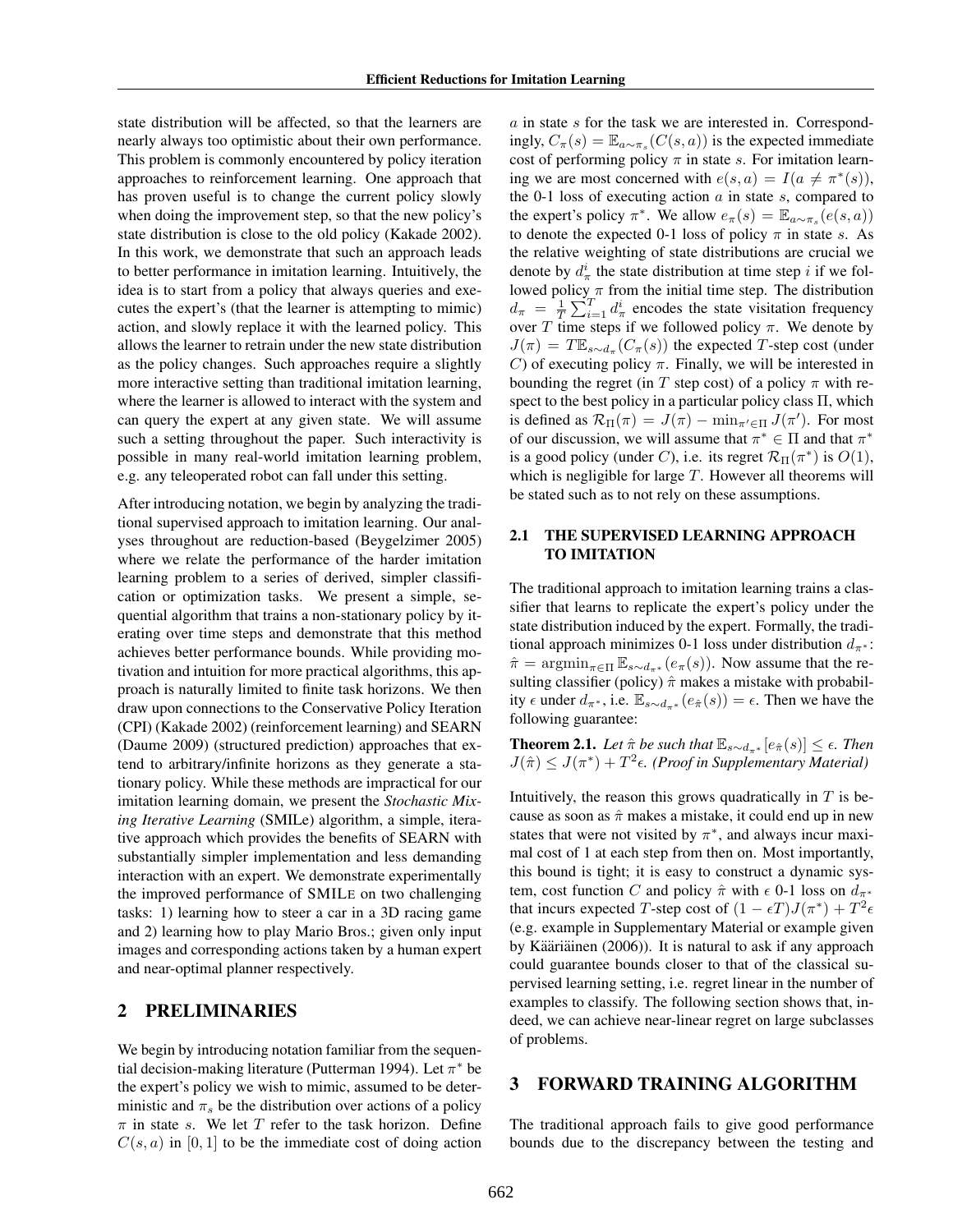training distribution when  $\hat{\pi} \neq \pi^*$  and because the learner does not learn how to recover from mistakes it makes. The intuition behind the next approach, called forward training algorithm, is that both of these problems can be solved if we allow the training to occur over several iterations, where at each iteration we train one policy for one particular time step. If we do this training sequentially, starting from the first time step to the last, then at the  $i<sup>th</sup>$  iteration, we can sample states from the actual testing distribution at time step  $i$  by executing the learned policies for each previous step, and then ask the expert what to do at the  $i^{th}$  time step to train the next policy. Furthermore, if the learner makes mistakes, the expert demonstrates how to recover at future steps. The algorithm terminates once it has learned a policy for all  $T$  steps. This is similar to the Sequential Stacking algorithm (Cohen 2005) for sequence classification.

Formally, let  $\pi_i^n$  denote the policy executed at time step i after the  $n^{th}$  iteration of the algorithm and  $\pi^n$  the nonstationary policy defined by  $\pi_i^n$  for  $i = 1, ..., T$ . Initially, we set  $\pi_1^0, \pi_2^0, \ldots, \pi_T^0$  to query the expert and do the same action. At iteration i, the algorithm trains the policy  $\pi_i^i$ on state distribution  $d_{\pi^{i-1}}^i$ , and all other policies remain unchanged (i.e.  $\pi_j^i = \pi_j^{i-1} \forall j \neq i$ ). After T iterations,  $\pi^T$ does not query the expert anymore and we are done.

We can bound the expected total cost of the final policy  $\pi^T$ as follows. Let  $J^{\pi}(\pi', t)$  denote the expected T-step cost of executing  $\pi'$  at time t and policy  $\pi$  at all other time steps, and denote the policy disadvantage of  $\pi_i^i$  with respect to  $\pi^{i-1}$  as  $\mathbb{A}(\pi^{i-1}, \pi_i^i) = J^{\pi^{i-1}}(\pi_i^i, i) - J(\pi^{i-1})$ . The policy disadvantage represents how much increase in T-step cost we incur by changing the current policy at a single step.

**Theorem 3.1.**  $J(\pi^n) = J(\pi^*) + n\overline{\mathbb{A}}$ , where  $\overline{\mathbb{A}} =$  $\frac{1}{n} \sum_{i=1}^{n} \mathbb{A}(\pi^{i-1}, \pi_i^i)$ . (Proof in Supplementary Material)

This bound suggests that we should choose  $\pi_i^i$  to minimize  $\mathbb{A}(\pi^{i-1}, \pi_i^i)$ , or equivalently  $J^{\pi^{i-1}}(\pi_i^i, i)$ , i.e. minimize the cost-to-go from step i, assuming we follow  $\pi^*$  afterwards. Minimizing cost-to-go is impractical in imitation learning, however. To train a classifier, this requires the ability to try several actions from the same state and see what cost-to-go is incurred after for each of these actions. This can only be achieved if we have the ability to restart the system in any particular state, which is usually not the case in practice. Learning a value-estimate (i.e. regression) also typically requires far more samples and is less robust if we are only interested in determining the best action. Besides sample complexity, the interaction required with an expert in this case is quite unnatural as well– we have to try an action, use the expert in the loop and then try alternate actions "reseting" to the original state for multiple runs.

Finally, in imitation learning the true cost function  $C$  we would ideally like to minimize for mimicry is often unclear; instead we typically use agreement with the expert to bound the loss with respect to an arbitrary cost. That

| Initialize $\pi_1^0, \ldots, \pi_T^0$ to query and execute $\pi^*$ .                                        |
|-------------------------------------------------------------------------------------------------------------|
| for $i=1$ to T do                                                                                           |
| Sample T-step trajectories by following $\pi^{i-1}$ .                                                       |
| Get dataset $\mathcal{D} = \{(s_i, \pi^*(s_i))\}$ of states, actions taken                                  |
| by expert at step $i$ .                                                                                     |
| Train classifier $\pi_i^i = \operatorname{argmin}_{\pi \in \Pi} \mathbb{E}_{s \sim \mathcal{D}}(e_\pi(s)).$ |
| $\pi^i_j = \pi^{i-1}_j$ for all $j \neq i$                                                                  |
| end for                                                                                                     |
| <b>Return</b> $\pi_1^T, \ldots, \pi_T^T$                                                                    |

<span id="page-2-0"></span>

| Algorithm 3.1: Forward Training Algorithm. |  |  |
|--------------------------------------------|--|--|
|                                            |  |  |

is, if  $\pi_i^i$  mimics exactly  $\pi_i^{i-1} = \pi^*$ , then the policy disadvantage  $\mathbb{A}(\pi^{i-1}, \pi_i^i) = 0$ . Hence, small classification error mimicking the policy we are replacing at each iteration should guarantee good performance under all cost functions. Thus, our forward algorithm (detailed in Al-gorithm [3.1\)](#page-2-0) chooses  $\pi_i^i$  to minimize the 0-1 loss with respect to  $\pi^*$  under  $d_{\pi^{i-1}}^i$ . From the reduction point of view, any standard classification algorithm, IOC technique or other imitation learning method can be used to train this classifier. Now let  $J^{\pi}(\pi', t, s)$  represent the expected Tstep cost of  $\pi$  conditioned on being at state s at time t and executing  $\pi'$  instead of  $\pi$  at time t and suppose that  $\sup_{\pi \in \Pi, s | d_{\pi_{i-1}}^i(s) > 0} [J^{\pi^{i-1}}(\pi, i, s) - J^{\pi^{i-1}}(\pi^*, i, s)] \le u_i.$ Intuitively  $u_i$  represents the maximal increase in expected cost-to-go from any probable state at time  $i$ , when changing only the policy at time i of  $\pi^{i-1}$ . Then if  $\pi_i^i$  is such that  $\mathbb{E}_{s \sim d_{\pi^{i-1}}^i}(e_{\pi_i^i}(s)) = \epsilon_i$ , the policy disadvantage is bounded by  $\mathbb{A}(\pi^{i-1}, \pi_i^i) \leq \epsilon_i u_i$ . This implies that  $J(\pi^T) \leq J(\pi^*) + T \overline{\epsilon u}$ , where  $\overline{\epsilon u} = \frac{1}{T} \sum_{i=1}^T \epsilon_i u_i$ .

In the worst case,  $\overline{\epsilon u} \leq T\overline{\epsilon}$ , where  $\overline{\epsilon} = \frac{1}{T} \sum_{i=1}^{T} \epsilon_i$ , as each of the  $u_i$  could be  $T - i + 1$ . This is the same guarantees as the traditional approach. However, it is often the case that changing only one action in the current policy will not increase the cost by much more than some small constant  $k$  *on average*. Especially, if  $\pi^*$  has some stability properties, i.e. it can rapidly bring itself back into its typical state distribution upon random disturbances then, we can expect the cost to increase only for a few steps in the worst case. In such cases, the forward algorithm has a regret of  $O(T\bar{\epsilon})$ .

In particular, if the cost function is truly to minimize imitation loss  $(e(s, a))$ , then  $u_i = 1$  because  $\pi^*$  achieves cost-to-go of 0, no matter the current state. This implies  $J(\pi^T) \leq J(\pi^*) + T\bar{\epsilon}$ . In general, if we have a system where  $\sup_{t\leq T, \pi_i^i\in \Pi \forall i\leq t, s|d_{\pi^{t-1}}(s)>0}[J^{\pi^{t-1}}(\pi_t^t, t, s) J^{\pi^{t-1}}(\pi^*, t, s)] \leq k$  (i.e. there exist no  $(t - 1)$ -step trajectory from which the expected cost-to-go of the expert can be made much worse by changing only the action at time t), then we will have that  $u_i \leq k$  for all i, so that  $J(\pi^T) \leq J(\pi^*) + kT\bar{\epsilon}$ . For instance, navigation problems where the expert can reach a goal state within  $k$  steps (in expectation) starting in any state would fall in that cate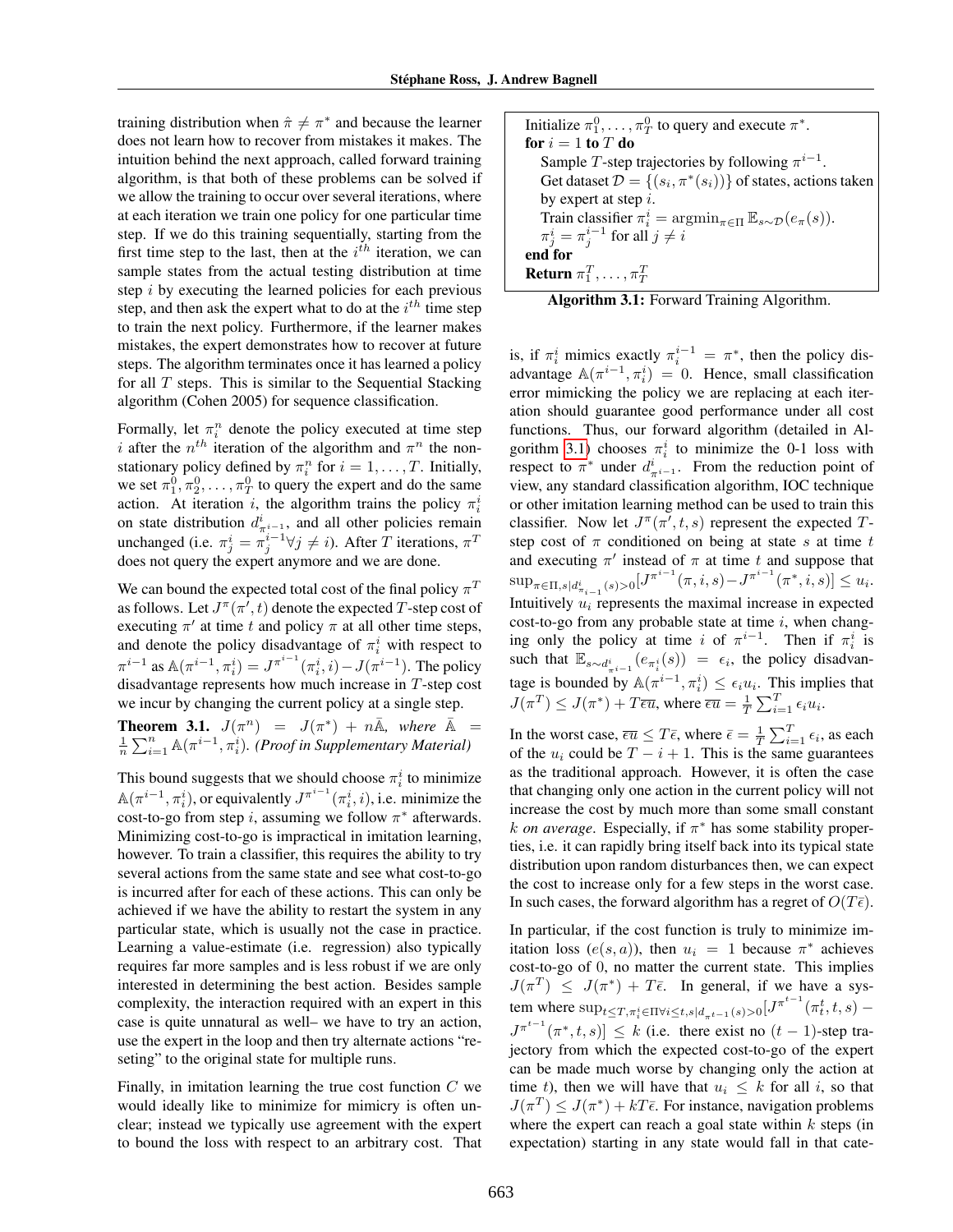gory. In those favorable cases, the traditional approach can be shown to still have quadratic regret in T.

The drawback of this approach is that it is impractical when  $T$  is large and does not extend to infinite horizon tasks as we are training a non-stationary policy. The next algorithm we present trains a stationary policy, enabling extension to infinite horizon settings while also guaranteeing similar performance guarantees to the forward algorithm.

## 4 STOCHASTIC MIXING ITERATIVE LEARNING ALGORITHM

The forward algorithm can guarantee smaller regret because it is changing the policy slowly. This can also be achieved by training a stationary stochastic policy over several iteration, where at iteration  $n$ , the current learner's policy  $\pi^n$  is stochastically mixed with a new policy  $\hat{\pi}^{n+1}$  to construct the next policy  $\pi^{n+1}$ , i.e.  $\pi^{n+1} = (1 - \alpha)\pi^n$  +  $\alpha \hat{\pi}^{n+1}$ . Here  $\alpha$  is a small probability of executing the new policy  $\hat{\pi}^{n+1}$  and with large probability  $1 - \alpha$  we still do the old policy  $\pi^n$ . If  $\alpha$  is small enough, then we can expect the new policy to only be executed at most once over  $T$  steps with high probability, which ensures good performance as in the forward algorithm. Initially, the learner starts with the policy  $\pi^0 = \pi^*$ , which always queries and executes the expert's action. After  $n$  iterations, the probability of querying the expert at any step is  $(1 - \alpha)^n$ , which goes to 0 as  $n \to \infty$ . We can terminate after any iteration  $N$ , by removing the probability of querying the expert and re-normalizing to return the unsupervised policy  $\tilde{\pi}^N = \frac{1}{1 - (1 - \alpha)^N} [\pi^N - (1 - \alpha)^N \pi^0]$  that never queries the expert. Our analysis below indicates how to train the policies  $\hat{\pi}^n$ , and choose the parameter  $\alpha$  and number of iteration N so as to ensure good performance of  $\tilde{\pi}^N$ .

We begin with a stochastic mixing algorithm based on CPI/SEARN. However, these are impractical if applied directly to imitation learning as they require optimization of the cost-to-go at each iteration for reasons discussed in Section [3.](#page--1-1) Furthermore, the known performance guarantees provided by Daume (2009) are no better, and in fact worse by a logarithmic factor, than the performance of the tradi-tional approach<sup>[1](#page-3-0)</sup>. Here, we provide an alternative analysis of stochastic mixing methods defined in terms of the policy disadvantage, related to the policy advantage in Kakade (2002). Further, we bound the policy disadvantage by minimizing the immediate 0-1 classification loss to obtain a practical approach for our imitation learning setting. Additionally our analysis also provides a tighter bound on the performance of previous algorithms and further insight as to why they outperform naive supervised learning for structured prediction (Daume 2009).

Let's denote  $J_k^{\pi}(\pi', t_1, \ldots, t_k)$  the expected T-step cost Let's defined  $J_k(n, t_1, \ldots, t_k)$  the expected T-step cost<br>of executing  $\pi'$  at steps  $\{t_1, \ldots, t_k\}$ ,  $\bar{J}_k^{\pi}(\pi') =$  $\frac{1}{\binom{T}{k}} \sum_{t_1=1}^{T-k+1} \cdots \sum_{t_k=t_{k-1}+1}^{T} J_k^{\pi}(\pi', t_1, \ldots, t_k)$  the expected T-step cost of executing  $\pi'$  k times and policy  $\pi$  at all other steps, and by  $\mathbb{A}_k(\pi, \pi') = \bar{J}_k^{\pi}(\pi') - \bar{J}(\pi)$  the  $k^{th}$ order policy disadvantage of  $\pi'$  with respect to  $\pi$ . Then:

**Lemma 4.1.** *If*  $\alpha \leq \frac{1}{T}$ , *then for any*  $k \in \{1, 2, ..., T -$ 1},  $J(\pi^n) \leq J(\pi^0) + n \sum_{i=1}^k \alpha^i {T \choose i} (1 - \alpha)^{T-i} \bar{A}_i +$  $n\alpha^{k+1}T\binom{T}{k+1}$ , where  $\bar{\mathbb{A}}_i=\frac{1}{n}\sum_{j=1}^n\mathbb{A}_i(\pi^{j-1},\hat{\pi}^j)$ . (Proof *in Supplementary Material)*

At each time step  $\pi^n$  chooses the expert  $(\pi^0)$  with probability  $p_n = (1 - \alpha)^n$ . We would like to have strong performance guarantees for the performance of the unsupervised policy  $\tilde{\pi}^n$ , which never queries the expert. The performance of  $\tilde{\pi}^n$  can be bounded as follows:

**Lemma 4.2.**  $J(\tilde{\pi}^n) \leq J(\pi^n) + p_n T^2$ . (*Proof in Supplementary Material)*

This lemma implies that if  $n \geq \frac{2}{\alpha} \ln T$ , then  $p_n \leq \frac{1}{T^2}$ , such that  $J(\tilde{\pi}^n) \leq J(\pi^n) + 1$ , where the additional cost of 1 becomes negligible for large T.

The SEARN algorithm effectively seeks to minimize directly the previous bound for  $k = 1$  by choosing  $\hat{\pi}^n$ to minimize  $\mathbb{A}_1(\pi^{n-1}, \hat{\pi}^n)$  <sup>[2](#page-3-1)</sup>, using  $N = \frac{2}{\alpha} \ln T$  and  $\alpha = T^{-3}$ . With those parameters, SEARN guarantees  $J(\tilde{\pi}^N) \leq J(\pi^*) + O(T \ln T \bar{\mathbb{A}}_1 + \ln T)$ . To minimize the cost-to-go, SEARN solves a cost-sensitive classification problem where for each state sample in the dataset, the cost-to-go under the current policy must be estimated for each action. Such estimates place the expert back in an identical state for each action and require T-step rollouts. Such a reset is impractical in the physical world. Even when possible, it is difficult for a person to perform a task (e.g. driving) with multiple reset. Additionally, Tstep roll-outs require tedious interaction: for  $A$  actions,  $k$ trajectories per estimate, and  $m$  sampled states per iteration, it can be shown that SEARN needs  $O(mAkT^4 \log T)$ queries to the expert to complete all  $O(T^3 \log T)$  iterations. Also when the cost function we would like to minimize is unknown, then again it is not possible to obtain the cost-togo estimates. For these reasons, minimizing cost-to-go as SEARN is impractical in our setting.

Instead, we choose  $\hat{\pi}^n$  to mimic  $\pi^{n-1}$ , as if  $\hat{\pi}^n$  =  $\pi^{n-1}$  exactly, then as for all k, we get  $\mathbb{A}_k(\pi^{n-1}, \hat{\pi}^n)$  = 0. Since only unknown component of  $\pi^{n-1}$  is the expert's policy  $\pi^*$ , we can focus on only learning  $\pi^*$  (under the state distribution induced by  $\pi^{n-1}$ ). That is, if  $\hat{\pi}^{*n}$  =  $\operatorname{argmin}_{\pi \in \Pi} \mathbb{E}_{s \sim d_{\pi^{n-1}}}(e_{\pi}(s))$ , then the policy

<span id="page-3-0"></span><sup>&</sup>lt;sup>1</sup>While they appear to scale linearly with  $T$ , we note that in SEARN, for loss functions that are sums of losses on each prediction, the definition of  $\epsilon$  must scale with the number of predictions as the cost-to-go will so scale. Thus it is effectively  $\tilde{O(T^2 \log T)}$ in the horizon length.

<span id="page-3-1"></span><sup>&</sup>lt;sup>2</sup>SEARN minimizes  $\bar{J}_1^{\pi^{n-1}}(\hat{\pi}^n)$ , which is equivalent to minimizing  $\mathbb{A}_1(\pi^{n-1}, \hat{\pi}^n)$ .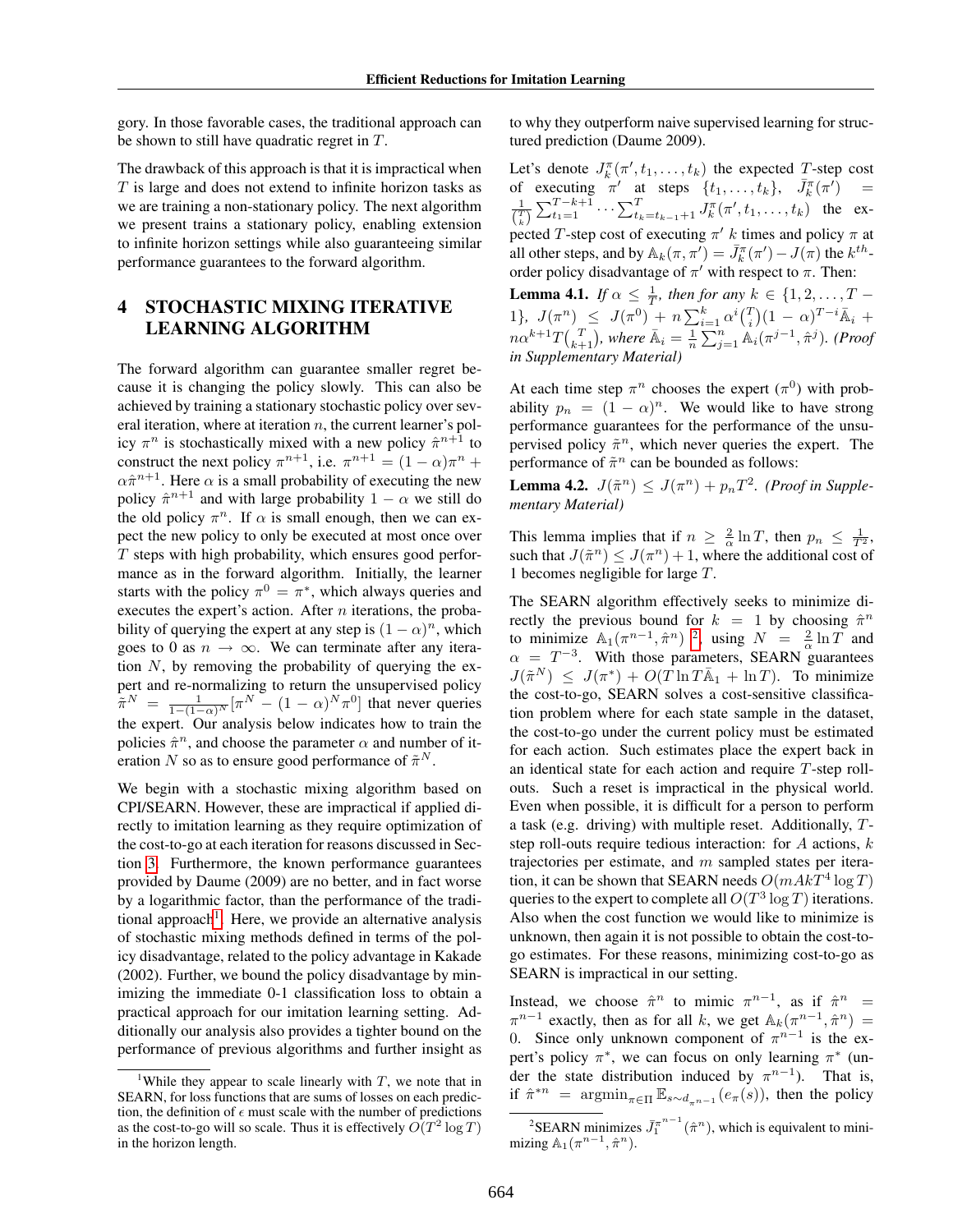Initialize  $\pi^0 \leftarrow \pi^*$  to query and execute expert. for  $i = 1$  to  $N$  do Execute  $\pi^{i-1}$  to get  $\mathcal{D} = \{(s, \pi^*(s))\}.$ Train classifier  $\hat{\pi}^{*i} = \operatorname{argmin}_{\pi \in \Pi} \mathbb{E}_{s \sim \mathcal{D}}(e_{\pi}(s)).$  $\pi^i = (1 - \alpha)^i \pi^* + \alpha \sum_{j=1}^i (1 - \alpha)^{j-1} \hat{\pi}^{*j}.$ end for Remove expert queries:  $\tilde{\pi}^N = \frac{\pi^N - (1 - \alpha)^N \pi^*}{1 - (1 - \alpha)^N}$  $1-(1-\alpha)^N$ Return  $\tilde{\pi}^N$ 

<span id="page-4-0"></span>Algorithm 4.1: The SMILe Algorithm.

 $\hat{\pi}^n = p_{n-1}\hat{\pi}^{*n} + (1 - p_{n-1})\tilde{\pi}^{n-1}$  approximates  $\pi^{n-1}$ using the new estimate  $\hat{\pi}^{*n}$  of  $\pi^*$ , and the previously trained policies  $\tilde{\pi}^{n-1}$ . Using the same update rule as before  $(\pi^n = (1 - \alpha)\pi^{n-1} + \alpha \hat{\pi}^n)$ , we obtain that  $\pi^n =$  $p_n \pi^* + \alpha \sum_{i=1}^n p_{i-1} \hat{\pi}^{*i}$ . Hence we will use directly this update rule instead as we don't have to construct the  $\hat{\pi}^n$ . Finally, to ensure we get training data  $(s, \pi^*(s))$  for every state we encounter while following  $\pi^n$ , we always query the expert's action, but  $\pi^n$  only executes it with probability  $(1 - \alpha)^n$ . This now completes the description of our algorithm, called SMILe, for Stochastic Mixing Iterative Learning, which is detailed in Algorithm [4.1.](#page-4-0) Again, from the reduction perspective, SMILe can use any classification algorithm, IOC technique or other imitation learning technique to train the classifier at each iteration. Note that for SMILe the weights of each learned policy remain constant over the iterations and decays exponentially as  $n$  gets larger. This contrasts with SEARN where old policies have much smaller weights than the newest policies. This makes intuitive sense as we might expect that for SMILe the old policies are better at mimicing  $\pi^*$  on the states encountered most often when  $\pi^n$  does a good job at mimicing  $\pi^*$ .

Now let  $\epsilon_i$  =  $\mathbb{E}_{s \sim d_{\pi^{i-1}}} (e(s, \hat{\pi}^{*i})), \hat{\epsilon}$  =  $\frac{\alpha}{(1-(1-\alpha)^n)}\sum_{i=1}^n(1-\alpha)^{i-1}\epsilon_i$  and  $\tilde{\mathbb{A}}_1$  =  $\frac{\alpha}{(1-(1-\alpha)^n)}\sum_{i=1}^n (1 - \alpha)^{i-1} \mathbb{A}_1(\pi^{i-1}, \hat{\pi}^{*i} | \pi^*).$ ), for  $\mathbb{A}_1(\pi^{i-1}, \hat{\pi}^{*i} | \pi^*) = \bar{J}_1^{\pi^{i-1}}(\hat{\pi}^{*i}) - \bar{J}_1^{\pi^{i-1}}(\pi^*)$  then for SMILe we have the following guarantee:

**Theorem 4.1.** *For*  $\alpha = \frac{\sqrt{3}}{T^2 \sqrt{\log T}}$ *, and*  $N = 2T^2(\ln T)^{3/2}$ *,*  $then \, J(\tilde{\pi}^N) \, \leq \, J(\pi^*) + O(T(\tilde{\mathbb{A}}_1 + \tilde{\epsilon}) + 1)$ *.* (*Proof in Supplementary Material)*

Since in most problems,  $\tilde{A}_1$  will be at least in the order of  $\tilde{\epsilon}$ , then this is effectively  $O(T\tilde{A}_1 + 1)$ . Hence SMILe needs  $O(T^2(\ln T)^{3/2})$  iterations to guarantee regret of  $O(T\tilde{A}_1 +$ 1). This is an improvement over SEARN which requires  $O(T^3 \ln T)$  iterations.

Just as with the forward algorithm, in the general case,  $O(T\tilde{\mathbb{A}}_1)$  may be as large as  $O(T^2\tilde{\epsilon})$  as an early error may simply be unrecoverable. Again, in parallel with the forward algorithm, in many instances– particularly those relevant to imitation learning– we can show that this policy disadvantage is upper bounded because of favorable

| $\mathcal{D}_n \leftarrow \emptyset$                                   |
|------------------------------------------------------------------------|
| while $ \mathcal{D}_n  \leq m$ do                                      |
| Sample $r \sim$ Uniform $(0, 1)$                                       |
| if $r \leq (1 - \alpha)^T$ then                                        |
| Pick trajectory (T samples) from $\mathcal{D}_{n-1}$ (without re-      |
| placement) and add it to $\mathcal{D}_n$                               |
| else                                                                   |
| Sample t uniformly in $\{1, 2, , T\}$                                  |
| Add new trajectory (T samples) to $\mathcal{D}_n$ by executing         |
| $\pi^n$ at every step $i \neq t$ , and $\hat{\pi}^n$ at step t.        |
| end if                                                                 |
| end while                                                              |
| Return $\mathcal{D}_n$                                                 |
| $\sim$<br>$\sim$<br>$\cdot$ .<br>$\overline{\phantom{a}}$<br>л.<br>. . |

<span id="page-4-1"></span>Algorithm 4.2: First algorithm to construct dataset for state distribution  $d_{\pi^n}$  at iteration  $n+1$  efficiently  $(n \geq 1)$ .

mixing properties of the dynamic system or recovery behavior of the policy to be mimicked. In particular, it is straightforward to construct classes where  $\tilde{A}_1$  is bounded by  $O(\log T\bar{\epsilon})$ , while standard supervised training is still only able to achieve quadratic regret (see example in Supplementary Material). Further, we find in practice that the policy disadvantage is typically bounded on average due to the "recoverability" of the problem, leading to significantly better performance of the SMILe approach.

Sample Complexity. The sample complexity of the SMILe algorithm might seem prohibitive as it requires  $O(T^2(\log T)^{3/2})$  iterations. If it takes m examples to train a classifier then, we might fear needing more than  $O(T^2m)$ samples to guarantee our error bound. Fortunately, this is not the case as one can reuse a significant part of the samples collected at previous iterations as shown below.

Intuitively, the requirement to slowly change the policy implies that some of the samples that we draw for a given algorithm iteration are exactly that which the previous policies would have generated– no actions have actually changed on these. Concretely, as  $\pi^n = (1-\alpha)\pi^{n-1} + \alpha \hat{\pi}^n$ , with probability  $(1 - \alpha)^T$ ,  $\pi^n$  always executes  $\pi^{n-1}$  over  $T$  steps. Thus a first simple approach, detailed in Algorithm [4.2,](#page-4-1) is to reuse a trajectory from the previous dataset for  $\pi^{n-1}$  with probability  $(1 - \alpha)^T$ . With this approach, we expect to collect less than  $\alpha Tm$  new samples at each iteration. Summing over  $N = \frac{2}{\alpha} \ln T$  iterations, we need  $O(T \ln Tm)$  samples (in expectation) to complete all iterations, rather than  $O(T^2 \ln Tm)$ . This first approach ignores that  $\hat{\pi}^n$  is similar to  $\pi^{n-1}$ , so that even more samples can be reused. This is shown in the following lemma. Let  $D(\pi) = d_{\pi}$ ,  $D_k^{\pi}(\pi')$  the T-step state frequencies if  $\pi'$  is executed k times and  $\pi$  at all other timesteps, and  $D_{k,j}^{\pi}(\pi', \pi'')$  the T-step state frequencies if  $\pi'$  is executed k times,  $\pi''$  *j* times and  $\pi$  at all other timesteps. Then  $D(\pi^n)$ can be related to the distributions  $D_k^{\pi^*}(\tilde{\pi}^{n-1})$  (which are sampled during execution of  $\pi^{n-1}$ ):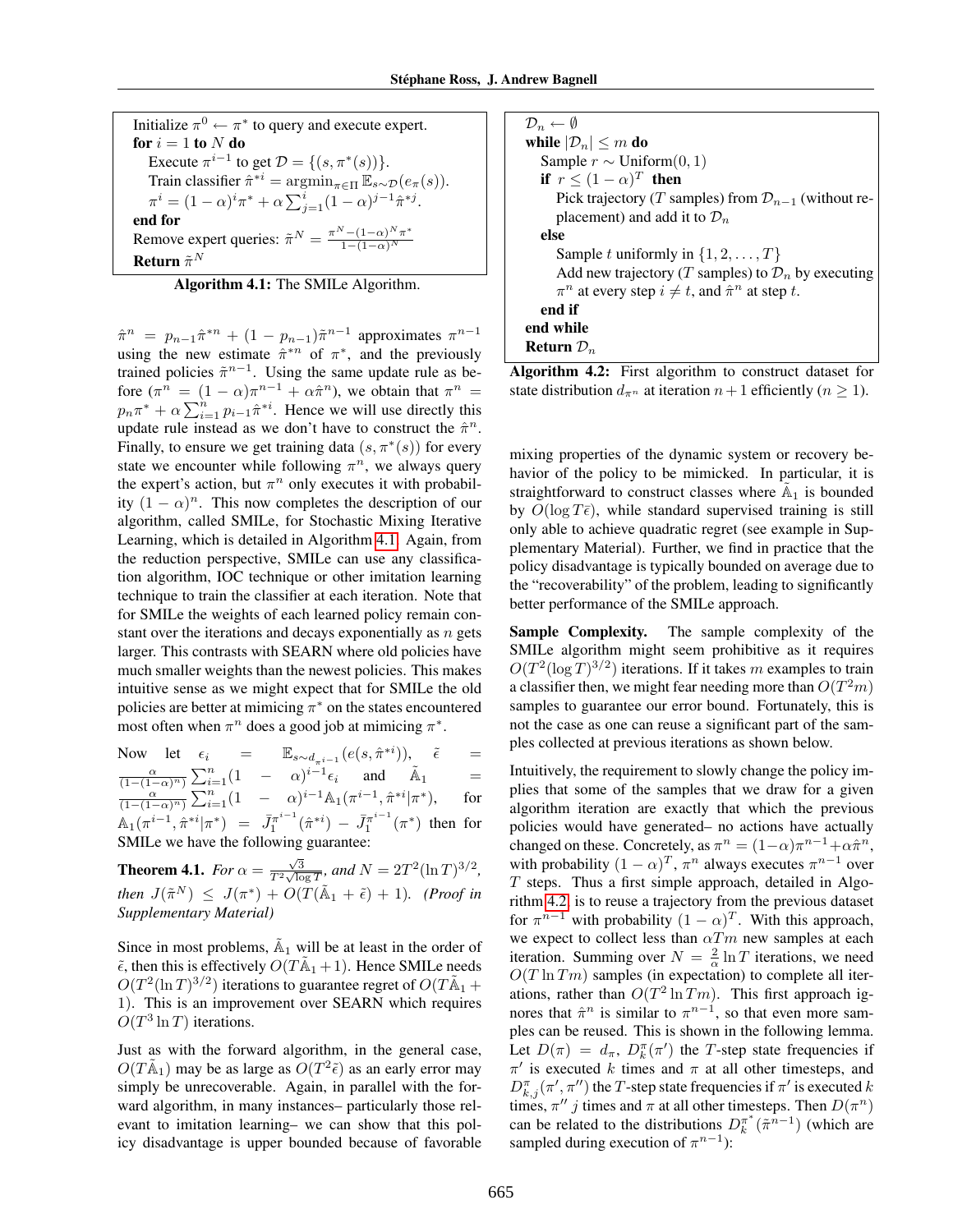| $\mathcal{D}_n^k \leftarrow \emptyset$ for $k \in \{0, 1, \ldots, T\}$                    |
|-------------------------------------------------------------------------------------------|
| while $ \bigcup_{k=0}^T \mathcal{D}_n^k  \leq m$ do                                       |
| Sample $k \sim Binomial(T, 1 - (1 - \alpha)^n)$                                           |
| Sample $r \sim$ Uniform $(0, 1)$                                                          |
| if $k = 0$ or $r \le (\frac{1-(1-\alpha)^{n-1}}{1-(1-\alpha)^n})^k$ then                  |
| Pick trajectory (T samples) from $\mathcal{D}_{n-1}^k$ (without re-                       |
| placement) and add it to $\mathcal{D}_n^k$                                                |
| else                                                                                      |
| Sample $t_1$ uniformly in $\{1, \ldots, T\}$                                              |
| for $i=2$ to k do                                                                         |
| Sample $t_i$ uniformly $\{1, \ldots, T\} \setminus \{t_1, \ldots, t_{i-1}\}\$             |
| end for                                                                                   |
| Add new trajectory (T samples) to $\mathcal{D}_n^k$ by executing                          |
| $\pi^*$ at every step $t \notin \{t_1, \ldots, t_k\}, \hat{\pi}^{*n}$ at step $t_1$ , and |
| $\tilde{\pi}^n$ at all steps $t_i$ for $i \geq 2$ .                                       |
| end if                                                                                    |
| end while                                                                                 |
| <b>Return</b> $\{\mathcal{D}_n^0, \mathcal{D}_n^1, \dots, \mathcal{D}_n^T\}$              |

<span id="page-5-0"></span>Algorithm 4.3: Second algorithm to construct dataset for state distribution  $d_{\pi^n}$  at iteration  $n+1$  efficiently  $(n \geq 1)$ .

**Lemma 4.3.**  $D(\pi^n) = \sum_{k=0}^{T} c_{n,k} [\beta_n^k D_k^{\pi^*}(\tilde{\pi}^{n-1}) + (1 \beta_n^k)D_{1,k-1}^{\pi^*}(\hat{\pi}^{*n},\tilde{\pi}^n)]$  for  $\beta_n=\frac{1-p_{n-1}}{1-p_n}$  $\frac{-p_{n-1}}{1-p_n}$  and  $c_{n,k} = (1 (p_n)^k p_n^{T-k} \binom{T}{k}$ . (Proof in Supplementary Material)

This equality suggests a sampling procedure that leads to a sample complexity of  $O(Tm)$  for SMILe, which is detailed in Algorithm [4.3.](#page-5-0) The drawback is that the sampling procedure is more involved and requires additional bookkeeping, as we need to maintain seperate datasets  $\mathcal{D}_n^k$  for  $k \in$  $\{0, 1, \ldots, T\}$  at each iteration  $(\mathcal{D}_n^k$  contains trajectories where  $\pi^*$  executed  $T - k$  times; their union is the dataset for training  $\pi^{*n+1}$ ). With this procedure, the expected number of new samples that we need to collect at each iteration after the first one is less then  $\alpha(1-\alpha)^{n-1}Tm$ . Thus the total expected number of samples we need to complete all iteration is less than  $(T + 1)m$ . Hence, the sample complexity of SMILe is in the same order as the forward algorithm, which only required  $T$  iterations. This is also a major improvement over the sample complexity of SEARN, which requires a factor  $O(T^3 \log T)$  more queries to the expert.

Practical Choice of Learning Rate. In practice, we will see that it is often unnecessary to choose such a small  $\alpha$ and iterate until we reach  $p_n = \frac{1}{T^2}$  to achieve good performance. Further, as SMILe does not need to learn a policy for each time step, it is more practical than the forward algorithm when  $T$  is large, as we may terminate after some small number of iterations  $N < T$ .

## 5 EXPERIMENTAL RESULTS

To verify the efficacy of the SMILe approach, we applied it on two challenging imitation learning problems: 1) the Super Tux Kart open source 3D racing game (Figure [1\)](#page-5-1) and 2) the Mario Bros. game (Figure [3\)](#page--1-2).



Figure 1: Image from Super Tux Kart's Star Track.

<span id="page-5-1"></span>

Figure 2: Performance of SMILe and the traditional approach in Super Tux Kart as a function of training laps.

SUPER TUX KART. In Super Tux Kart, our goal is to train the computer to steer the car properly at fixed speed on a particular race track given screen captured images from the game and corresponding joystick commands from a human player. Here, since planning from the image is nontrivial, the base classifier used was a Neural Network trying to map directly images to actions, rather than using more sophisticated IOC techniques.<sup>[3](#page-5-2)</sup>

We compare the performance of SMILe (without sample reuse) to the traditional approach on a track called "Star

<span id="page-5-2"></span><sup>&</sup>lt;sup>3</sup>Implementation details: To make the problem tractable, screen images are resized to  $24 \times 18$  pixels, and we transform the RGB color of these pixels to LAB color, yielding 1296 features. The joystick commands are integers ranging from -32768 to 32767 (negative is left, positive is right, magnitude controls degree of turn). We choose to discretize this range into 15 values (15 class). To learn the controller, we use single layer neural networks with 1296 input nodes, 32 hidden layer nodes and 15 output nodes and train it with backward propagation (Mitchell 1997), where each neuron corresponds to a sigmoid function and use ten-fold cross-validation to avoid overfitting.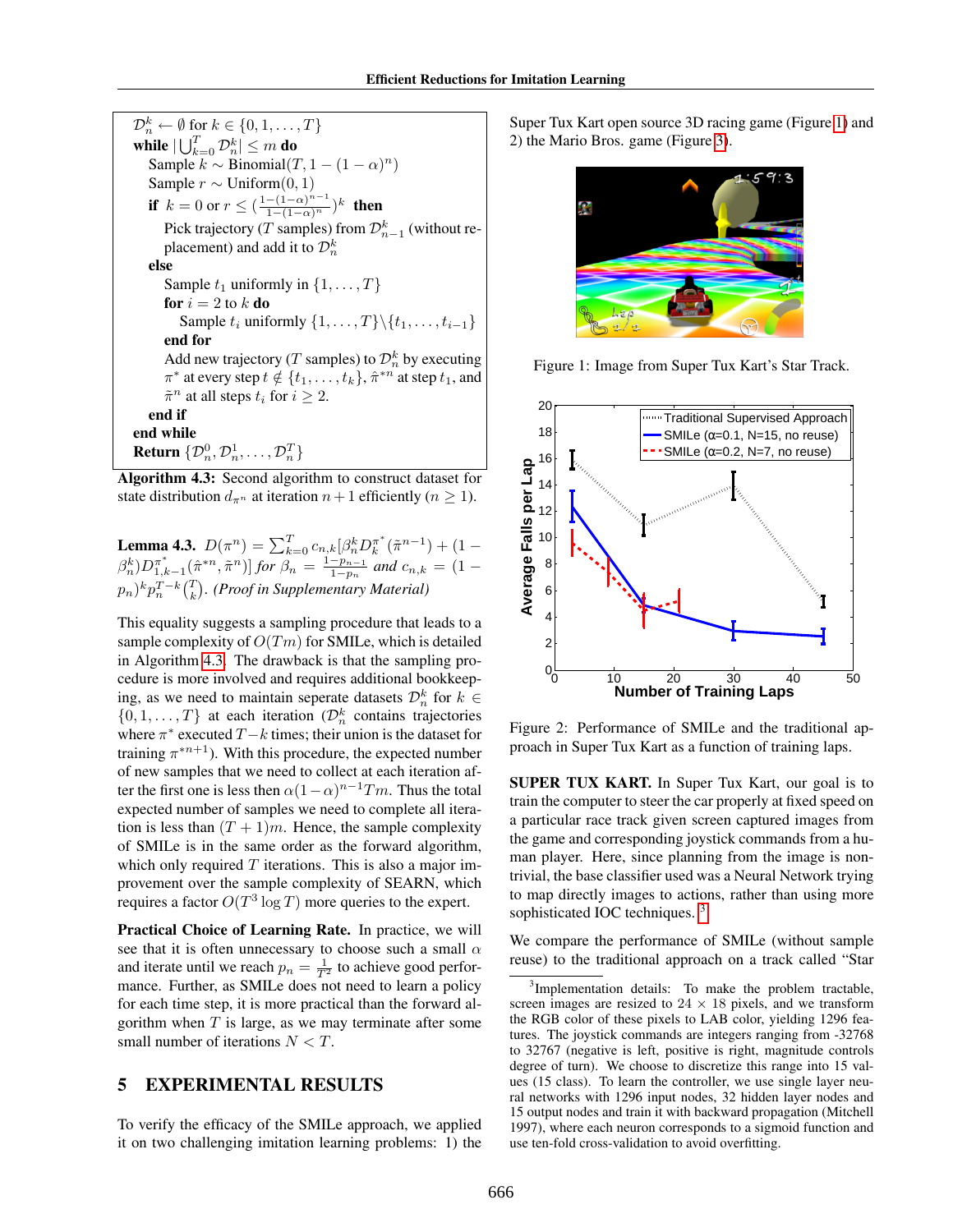Track". As this track floats in space, a car can fall off the track at any point. For this task, we measure performance by the average number of times the vehicle falls off the track per lap. When using SMILe, each iteration consists of three laps of data with screen capture and joystick commands recorded at 15 Hz ( $\sim$ 1000 datapoints/lap). As T is not a fixed horizon here, we made a practical choice for  $\alpha$ and N, comparing  $\alpha = 0.1$  and  $\alpha = 0.2$ , and choosing to stop once the probability of choosing the expert reaches roughly  $\frac{1}{5}$ , yielding  $N = 15$  and  $N = 7$  respectively. When comparing the result of our approach after  $n$  iterations, we give equivalent training data to the classification approach, i.e. data collected over  $3n$  laps at 15 Hz, where the human is always playing, using the same parameters for the neural network. A video that enables more qualitative comparison is available on YouTube (Ross 2009a). Figure [2](#page--1-3) shows the performance (with 95% confidence intervals) of the controller trained with SMILe and the traditional approach, as a function of the total number of training laps. We observe that the traditional approach requires 45 laps of data before begining to yield reasonable performance. SMILe with  $\alpha = 0.1$  achieves similar performance after only 5 iterations (15 laps) and gets much better performance after 15 iterations (45 laps). However, SMILe with  $\alpha = 0.2$  doesn't achieve as good performance at the end of its 7 iterations. This suggests that mixing more slowly is desirable and leads to better performance. Hence, we recommend choosing the smallest  $\alpha$  one can afford, considering the higher number of iterations required.



Figure 3: Captured image from Mario Bros.

MARIO BROS. For Mario Bros., we used the open source simulator from the recent Mario Bros. AI competition (Togelius 2009). In this game, Mario must move across a level without falling into gaps and being hit by enemies. Levels are randomly generated and vary in difficulty (more difficult gaps and types of enemies). Our goal is to train the computer to play this game by providing features extracted from screen captured images and corresponding actions taken by a near-optimal planner having full access to the game's internal state. Here the actions are represented by 4 binary variables, corresponding to whether the Left, Right, Jump and Speed buttons are pressed. The player can choose any combination of these buttons at any step. Again here, since planning from the image features is non-



Figure 4: Performance of SMILe and the traditional approach in Mario Bros. as a function of training data.

trivial, the base classifier used was a Neural Network trying to map directly image features to actions, rather than using more sophisticated IOC techniques. [4](#page-6-0)

We compare the performance of SMILe (with and without sample reuse) to the traditional approach on randomly generated levels ranging in difficulty from 0 to 10 (where difficulty is chosen uniformly randomly). Difficulty 0 is easy even for beginners, however difficulty 10 is challenging even for very experienced human players. We measure performance by the average distance per level traveled by Mario before falling into a gap, being killed by an enemy or running out of time. As the average total distance of a level is around 4300 units, this can vary in roughly [0, 4300].

<span id="page-6-0"></span><sup>&</sup>lt;sup>4</sup>Implementation details: Each image is divided into 22x22 cells of equal size, and 14 binary features is extracted for each cell: whether it contains ground, pass-through ground, pipe, cannon, enemy, winged enemy, spiky enemy, flower enemy, bullet, shell, fireball, destructible block, item block and mushroom/flower. The game runs at 24 frames/second but new actions are only issued at every 4 frames (keeping actions constant over 4 frames). This is done to make the planner run in near real-time. As a single image does not allow the learner to detect the direction enemies are moving, we give as input the history of features for the last 4 images where decisions were made. In addition, the history of the last chosen actions and 4 other observable binary variables (mario on ground, mario can jump, fire mario, large mario) over the last 6 steps where new actions were chosen are also added to the input features. This yields 27152 input binary features, which are very sparse. We trained single hidden layer neural networks with 32 hidden nodes, using an available library optimized for sparse features (Karampatziakis 2008). The planner used as expert has access to the internal state and can simulate exactly the future using the game's simulator. It plans 24 frames ahead, considering sequences of 3 actions (each action held constant over 8 frames), and chooses the one that leads to the best state in 1 second according to an heuristic function. It replans at every 4 frames. This achieves beyond human-level performance, as it can go through every level at any difficulty over 95 to 99% of the times.